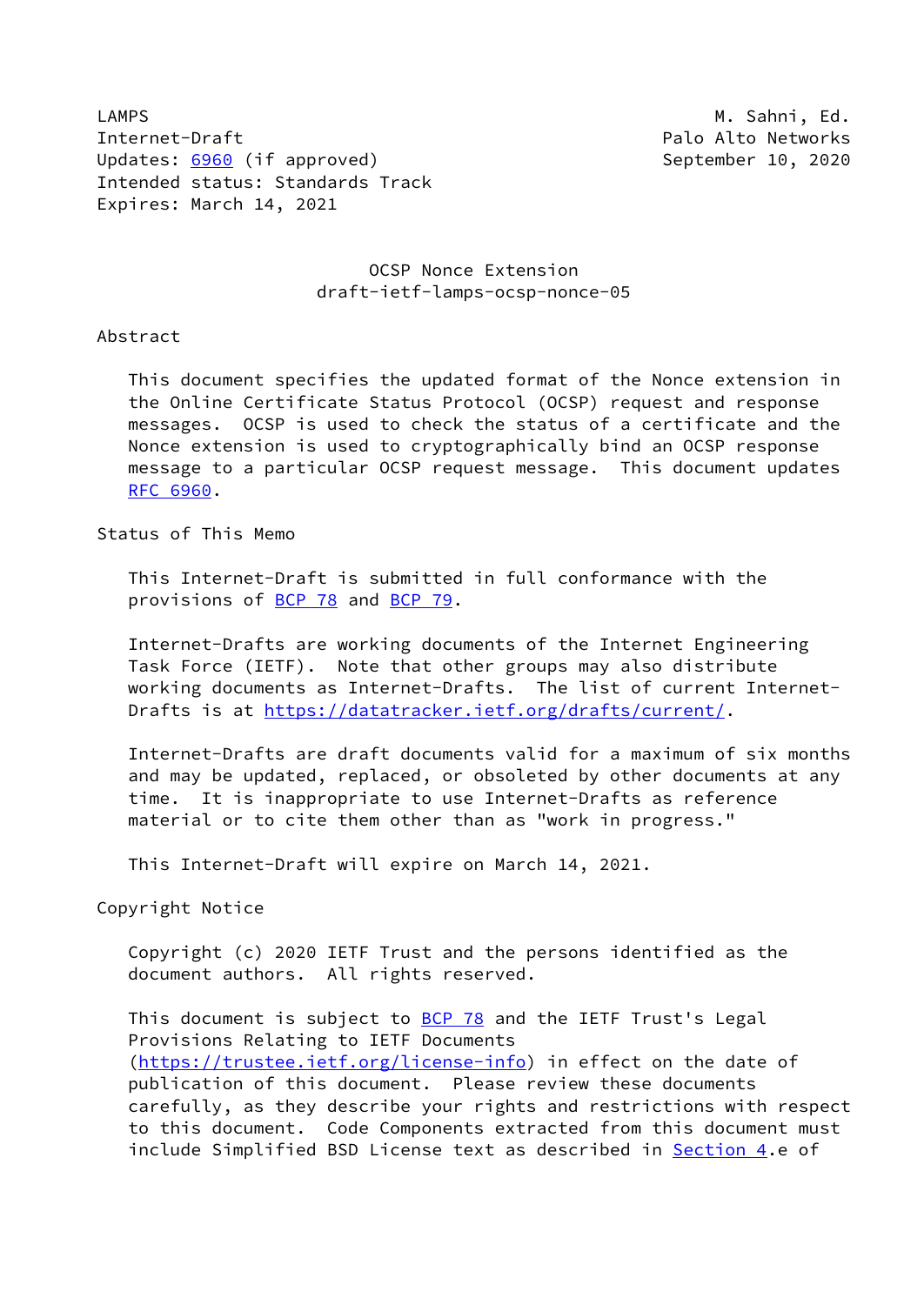Sahni Expires March 14, 2021 [Page 1]

<span id="page-1-1"></span>

| Internet-Draft | OCSP Nonce Extension | September 2020 |
|----------------|----------------------|----------------|
|----------------|----------------------|----------------|

 the Trust Legal Provisions and are provided without warranty as described in the Simplified BSD License.

Table of Contents

|                                                              | $\overline{2}$ |
|--------------------------------------------------------------|----------------|
|                                                              | $\overline{2}$ |
|                                                              | $\overline{2}$ |
|                                                              | $\overline{3}$ |
|                                                              | $\overline{3}$ |
|                                                              | $\overline{4}$ |
|                                                              | $\overline{4}$ |
|                                                              | $\overline{4}$ |
| $5.$ Changes to Appendix B. of RFC 6960                      | $\overline{4}$ |
| $5.1$ . Changes to Appendix B.1. OCSP in ASN.1 - 1998 Syntax | $\overline{4}$ |
| $5.2$ . Changes to Appendix B.2 OCSP in ASN.1 - 2008 Syntax  | $\overline{5}$ |
|                                                              | $\overline{5}$ |
| 6.1. Normative References                                    | $\overline{5}$ |
| 6.2. Informative References                                  | $\overline{5}$ |
|                                                              | <u>6</u>       |
|                                                              |                |

## <span id="page-1-0"></span>[1](#page-1-0). Introduction

 This document updates the usage and format of the Nonce extension used in OCSP request and response messages. This extension was previously defined in section [4.4.1 of \[RFC6960\].](https://datatracker.ietf.org/doc/pdf/rfc6960#section-4.4.1) [[RFC6960\]](https://datatracker.ietf.org/doc/pdf/rfc6960) does not mention any minimum and maximum length of nonce in the Nonce extension. Lacking limits on the length of nonce in the Nonce extension, an OCSP responders that follow [[RFC6960](https://datatracker.ietf.org/doc/pdf/rfc6960)] may be vulnerable to various attacks like Denial of Service attacks [[RFC4732](https://datatracker.ietf.org/doc/pdf/rfc4732)], chosen prefix attacks to get a desired signature, and possible evasions using the Nonce extension data. This document specifies a lower limit of 1 and an upper limit of 32 to the length of nonce in the Nonce extension. This document updates [\[RFC6960](https://datatracker.ietf.org/doc/pdf/rfc6960)].

#### <span id="page-1-2"></span>[1.1](#page-1-2). Terminology

 The key words "MUST", "MUST NOT", "REQUIRED", "SHALL", "SHALL NOT", "SHOULD", "SHOULD NOT", "RECOMMENDED", "NOT RECOMMENDED", "MAY", and "OPTIONAL" in this document are to be interpreted as described in [BCP](https://datatracker.ietf.org/doc/pdf/bcp14) [14](https://datatracker.ietf.org/doc/pdf/bcp14) [[RFC2119\]](https://datatracker.ietf.org/doc/pdf/rfc2119) [\[RFC8174](https://datatracker.ietf.org/doc/pdf/rfc8174)] when, and only when, they appear in all capitals, as shown here.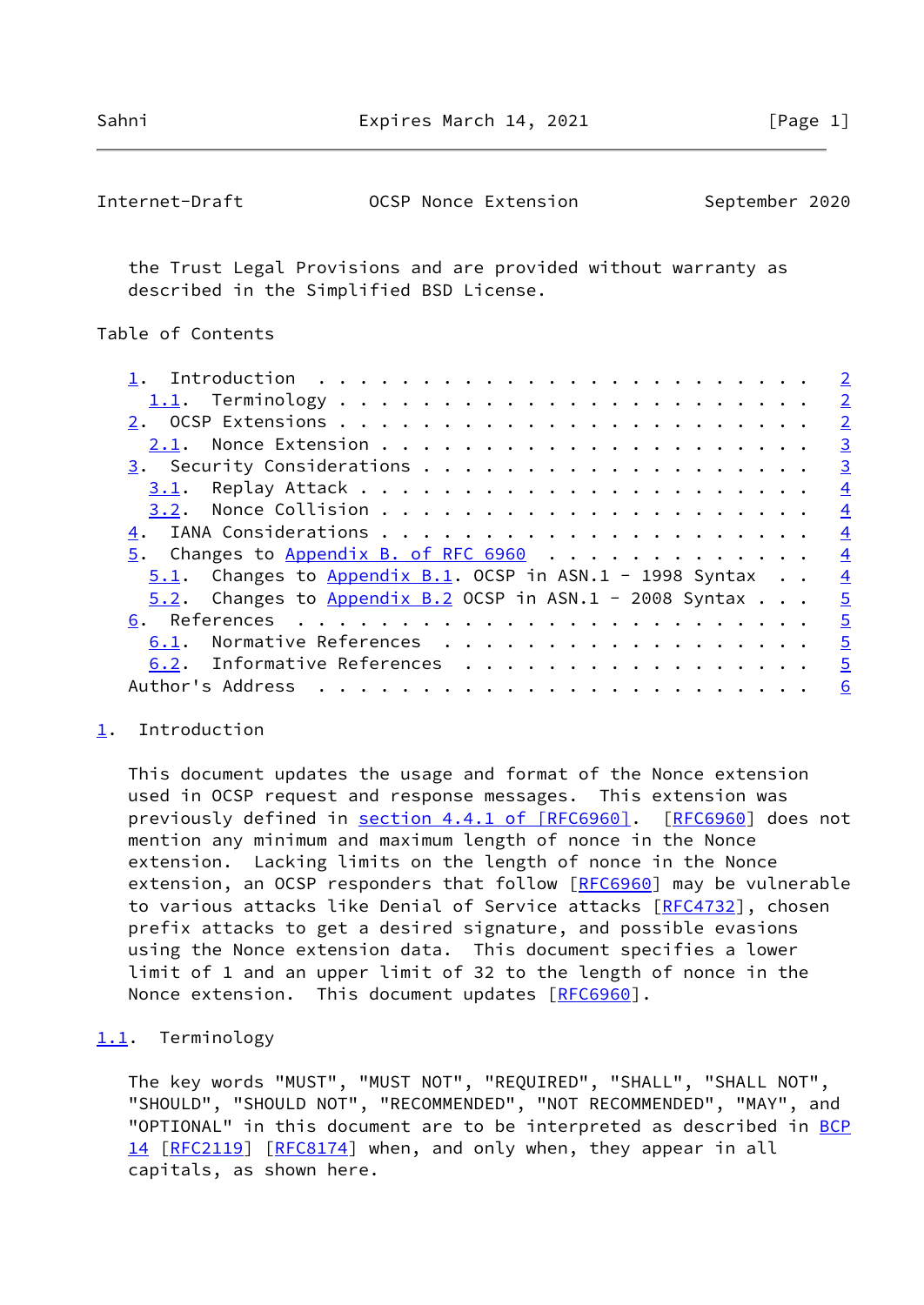### <span id="page-2-0"></span>[2](#page-2-0). OCSP Extensions

 The message format for OCSP request and response is defined in [\[RFC6960](https://datatracker.ietf.org/doc/pdf/rfc6960)]. [\[RFC6960](https://datatracker.ietf.org/doc/pdf/rfc6960)] also defines the standard extensions for OCSP messages based on the extension model employed in X.509 version 3

| Expires March 14, 2021<br>[Page 2] |
|------------------------------------|
|                                    |

<span id="page-2-2"></span>Internet-Draft OCSP Nonce Extension September 2020

certificates (see [[RFC5280](https://datatracker.ietf.org/doc/pdf/rfc5280)]). This document only specifies the new format for Nonce extension and does not change specification of any of the other standard extensions defined in [\[RFC6960](https://datatracker.ietf.org/doc/pdf/rfc6960)].

### <span id="page-2-1"></span>[2.1](#page-2-1). Nonce Extension

This section replaces the entirety of the Section [4.4.1 of \[RFC6960\]](https://datatracker.ietf.org/doc/pdf/rfc6960#section-4.4.1) which describes the OCSP Nonce extension.

 The nonce cryptographically binds a request and a response to prevent replay attacks. The nonce is included as one of the requestExtensions in requests, while in responses it would be included as one of the responseExtensions. In both the request and the response, the nonce will be identified by the object identifier id-pkix-ocsp-nonce, while the extnValue is the value of the nonce. If Nonce extension is present then the length of nonce MUST be at least 1 octet and can be up to 32 octets.

 A server MUST reject any OCSP request having a nonce in the Nonce extension with length of 0 octets or more than 32 octets with the malformedRequest OCSPResponseStatus as described in section [4.2.1 of](https://datatracker.ietf.org/doc/pdf/rfc6960#section-4.2.1)  [\[RFC6960\]](https://datatracker.ietf.org/doc/pdf/rfc6960#section-4.2.1).

 The value of the nonce MUST be generated using a cryptographically strong pseudorandom number generator (see [[RFC4086](https://datatracker.ietf.org/doc/pdf/rfc4086)]). The minimum nonce length of 1 octet is defined to provide backward compatibility with older clients that follow [\[RFC6960](https://datatracker.ietf.org/doc/pdf/rfc6960)]. Newer OCSP clients that support this document MUST use a length of 32 octets for the nonce in Nonce extension. OCSP responders MUST accept lengths of at least 16 octets, and MAY choose to ignore the Nonce extension for requests where the length of the nonce is less than 16 octets

 id-pkix-ocsp OBJECT IDENTIFIER ::= { id-ad-ocsp } id-pkix-ocsp-nonce OBJECT IDENTIFIER ::= { id-pkix-ocsp 2 }

Nonce ::= OCTET STRING(SIZE(1..32))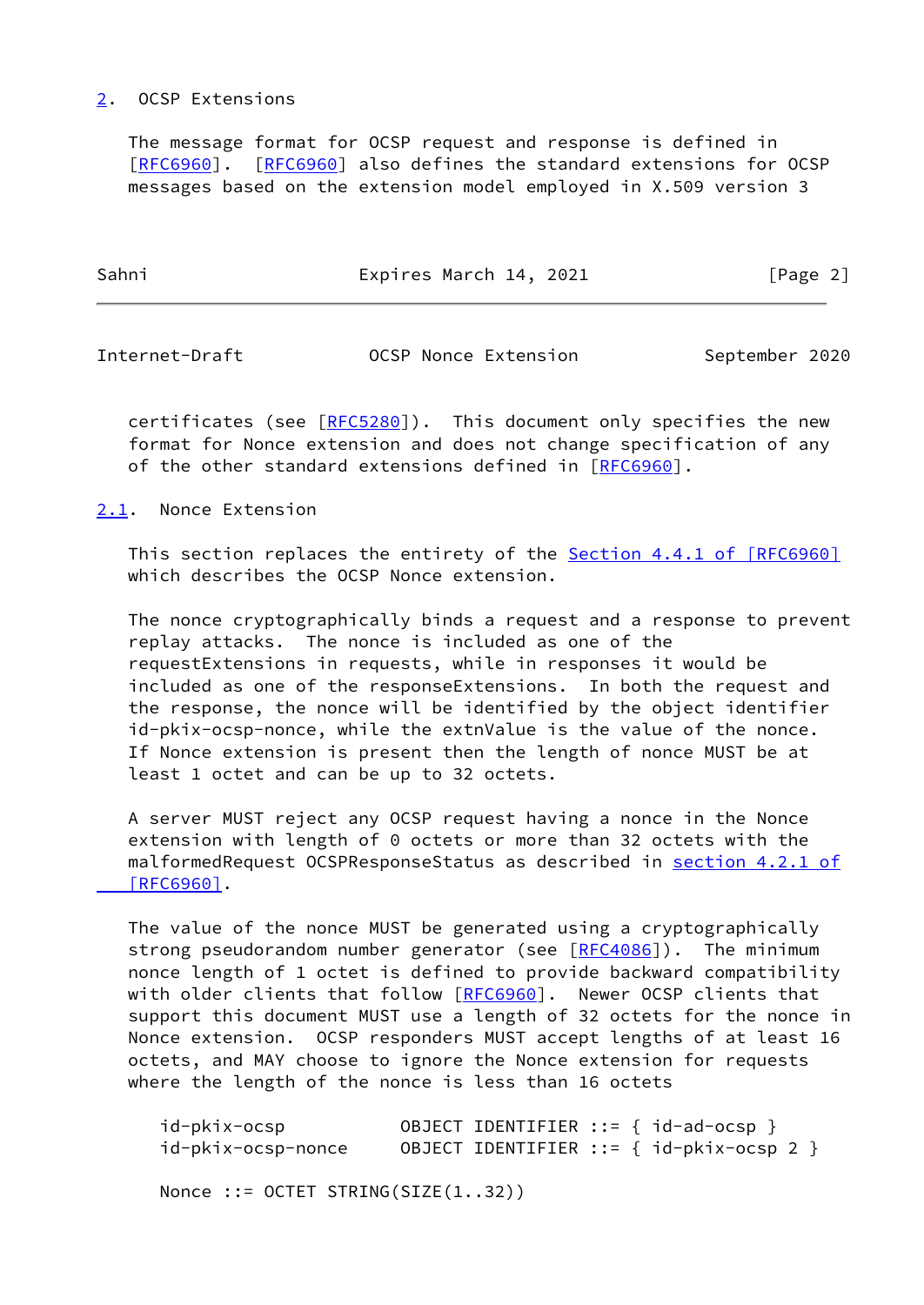## <span id="page-3-1"></span>[3](#page-3-1). Security Considerations

 The security considerations of OCSP, in general, are described in [\[RFC6960](https://datatracker.ietf.org/doc/pdf/rfc6960)]. During the interval in which the previous OCSP response for a certificate is not expired but the responder has a changed status for that certificate, a copy of that OCSP response can be used to indicate that the status of the certificate is still valid. Including client's Nonce value in the OCSP response makes sure that the response is the latest response from the server and not an old copy.

| Sahni | Expires March 14, 2021 | [Page 3] |
|-------|------------------------|----------|
|       |                        |          |

<span id="page-3-3"></span>Internet-Draft OCSP Nonce Extension September 2020

## <span id="page-3-2"></span>[3.1](#page-3-2). Replay Attack

 The Nonce extension is used to avoid replay attacks. Since the OCSP responder may choose to not send the Nonce extension in the OCSP response even if the client has sent the Nonce extension in the request [\[RFC5019](https://datatracker.ietf.org/doc/pdf/rfc5019)], an on-path attacker can intercept the OCSP request and respond with an earlier response from the server without the Nonce extension. This can be mitigated by configuring the server to use a short time interval between the thisUpdate and nextUpdate fields in the OCSP response.

# <span id="page-3-4"></span>[3.2](#page-3-4). Nonce Collision

 If the value of nonce used by a client in OCSP request is predictable, then an attacker may prefetch responses with the predicted nonce and can replay them, thus defeating the purpose of using nonce. Therefore the value of Nonce extension in the OCSP request MUST contain cryptographically strong randomness and MUST be freshly generated at the time of creating the OCSP request. Also if the length of nonce is too small e.g. 1 octet then an on-path attacker can prefetch responses with all the possible values of nonce and replay a matching nonce.

<span id="page-3-0"></span>[4](#page-3-0). IANA Considerations

This document does not call for any IANA actions.

<span id="page-3-5"></span>[5](#page-3-5). Changes to Appendix [B. of RFC 6960](https://datatracker.ietf.org/doc/pdf/rfc6960#appendix-B)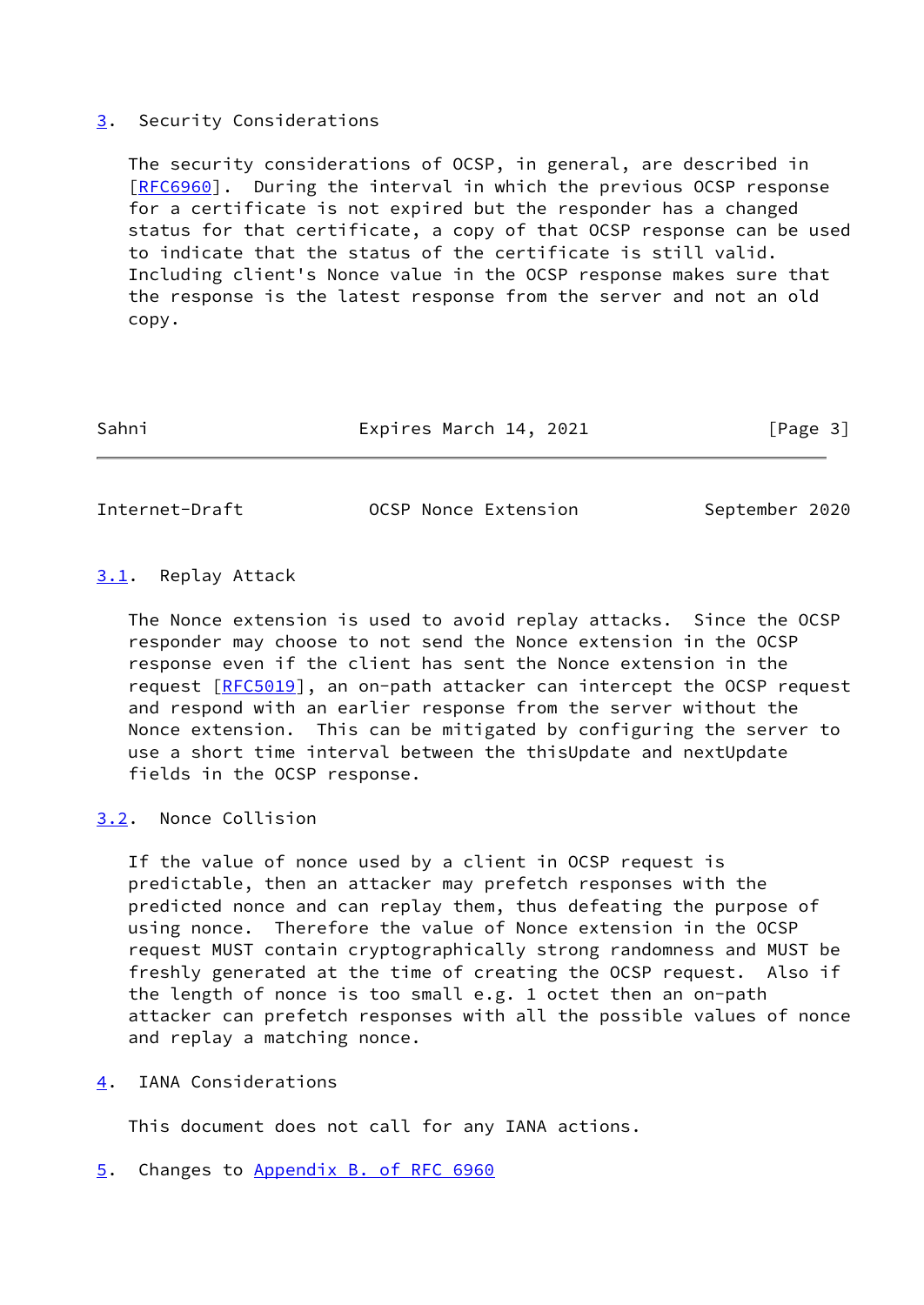<span id="page-4-4"></span><span id="page-4-3"></span><span id="page-4-2"></span><span id="page-4-1"></span><span id="page-4-0"></span> This section updates the ASN.1 definitions of the OCSP Nonce extension in Appendix B.1 and Appendix [B.2 of \[RFC6960\]](https://datatracker.ietf.org/doc/pdf/rfc6960#appendix-B.2) The Appendix B.1 defines OCSP using ASN.1 - 1998 Syntax and Appendix B.2 defines OCSP using ASN.1 - 2008 Syntax [5.1](#page-4-0). Changes to Appendix B.1. OCSP in ASN.1 - 1998 Syntax OLD Syntax: The definition of OCSP Nonce Extension is not provided in Appendix [B.1 of \[RFC6960\]](https://datatracker.ietf.org/doc/pdf/rfc6960#appendix-B.1) for the ASN.1 - 1998 Syntax. NEW Syntax: Nonce ::= OCTET STRING(SIZE(1..32)) Sahni Expires March 14, 2021 [Page 4] Internet-Draft OCSP Nonce Extension September 2020 [5.2](#page-4-1). Changes to Appendix B.2 OCSP in ASN.1 - 2008 Syntax OLD Syntax: re-ocsp-nonce EXTENSION ::= { SYNTAX OCTET STRING IDENTIFIED BY id-pkix-ocsp-nonce } NEW Syntax: re-ocsp-nonce EXTENSION ::= { SYNTAX OCTET STRING(SIZE(1..32)) IDENTIFIED BY id-pkix-ocsp-nonce } [6](#page-4-3). References [6.1](#page-4-4). Normative References [RFC2119] Bradner, S., "Key words for use in RFCs to Indicate Requirement Levels", [BCP 14](https://datatracker.ietf.org/doc/pdf/bcp14), [RFC 2119](https://datatracker.ietf.org/doc/pdf/rfc2119), DOI 10.17487/RFC2119, March 1997, <<http://www.rfc-editor.org/info/rfc2119>>.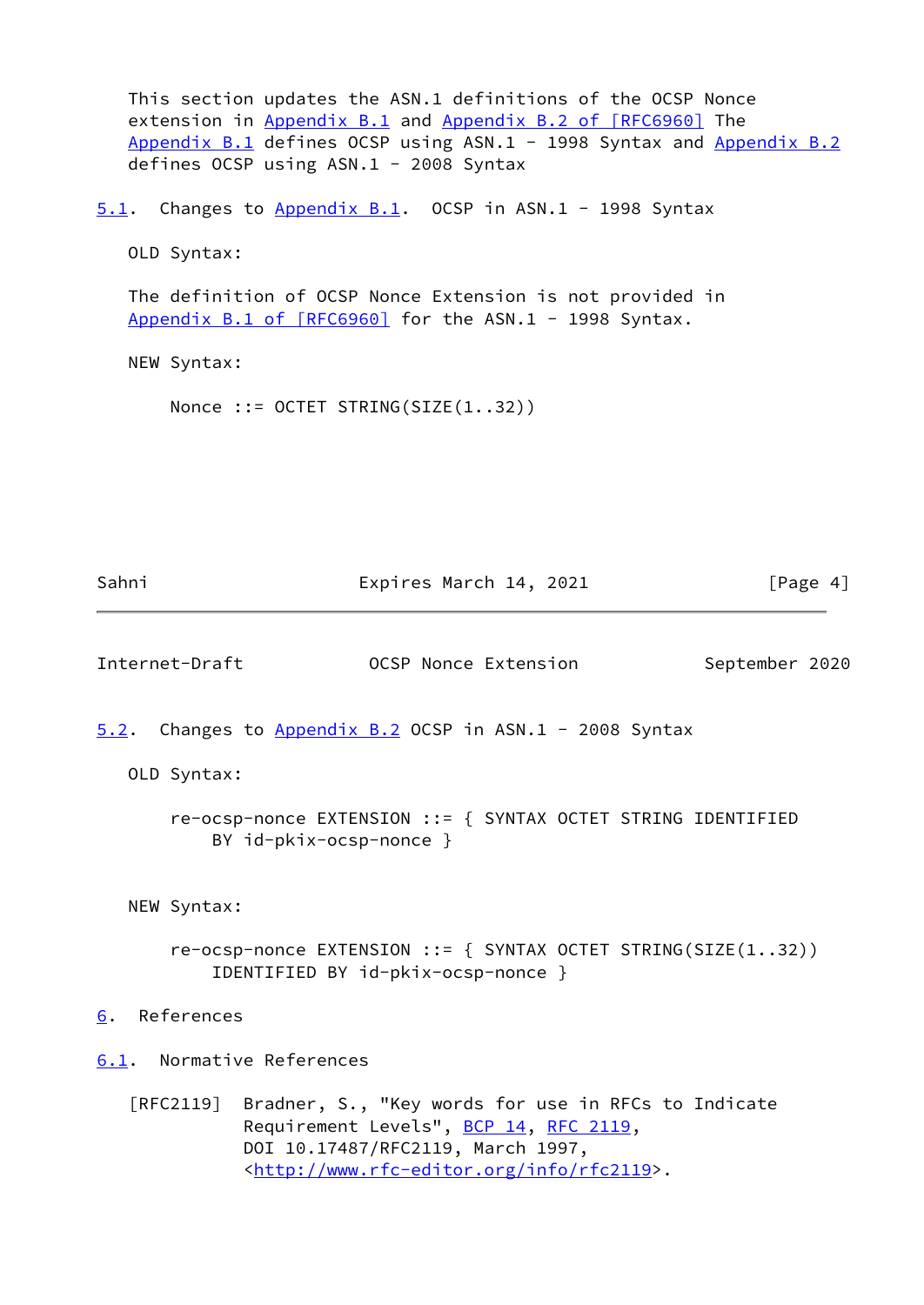- [RFC8174] Leiba, B., "Ambiguity of Uppercase vs Lowercase in [RFC](https://datatracker.ietf.org/doc/pdf/rfc2119) [2119](https://datatracker.ietf.org/doc/pdf/rfc2119) Key Words", DOI 10.17487/RFC8174, [RFC 8174](https://datatracker.ietf.org/doc/pdf/rfc8174), [BCP 14](https://datatracker.ietf.org/doc/pdf/bcp14), May 2017, [<https://www.rfc-editor.org/info/rfc8174](https://www.rfc-editor.org/info/rfc8174)>.
- [RFC5280] Cooper, D., Santesson, S., Farrell, S., Boeyen, S., Housley, R., and W. Polk, "Internet X.509 Public Key Infrastructure Certificate and Certificate Revocation List (CRL) Profile", [RFC 5280,](https://datatracker.ietf.org/doc/pdf/rfc5280) DOI 10.17487/RFC5280, May 2008, <[https://www.rfc-editor.org/info/rfc5280>](https://www.rfc-editor.org/info/rfc5280).
- [RFC6960] Santesson, S., Myers, M., Ankney, R., Malpani, A., Galperin, S., and C. Adams, "X.509 Internet Public Key Infrastructure Online Certificate Status Protocol - OCSP", [RFC 6960,](https://datatracker.ietf.org/doc/pdf/rfc6960) DOI 10.17487/RFC6960, June 2013, <[https://www.rfc-editor.org/info/rfc6960>](https://www.rfc-editor.org/info/rfc6960).

<span id="page-5-0"></span>[6.2](#page-5-0). Informative References

 [RFC4086] Eastlake 3rd, D., Schiller, J., and S. Crocker, "Randomness Requirements for Security", [BCP 106](https://datatracker.ietf.org/doc/pdf/bcp106), [RFC 4086,](https://datatracker.ietf.org/doc/pdf/rfc4086) DOI 10.17487/RFC4086, June 2005, <[https://www.rfc-editor.org/info/rfc4086>](https://www.rfc-editor.org/info/rfc4086).

<span id="page-5-1"></span>

| Sahni                            | Expires March 14, 2021                                                                                                                                                                                                                          | [Page 5]       |
|----------------------------------|-------------------------------------------------------------------------------------------------------------------------------------------------------------------------------------------------------------------------------------------------|----------------|
| Internet-Draft                   | OCSP Nonce Extension                                                                                                                                                                                                                            | September 2020 |
|                                  | [RFC4732] Handley, M., Ed., Rescorla, E., Ed., and IAB, "Internet<br>Denial-of-Service Considerations", RFC 4732,<br>DOI 10.17487/RFC4732, December 2006,<br><https: info="" rfc4732="" www.rfc-editor.org="">.</https:>                        |                |
| $\lceil \mathsf{RFC5019} \rceil$ | Deacon, A. and R. Hurst, "The Lightweight Online<br>Certificate Status Protocol (OCSP) Profile for High-Volume<br>Environments", RFC 5019, DOI 10.17487/RFC5019, September<br>2007, <https: info="" rfc5019="" www.rfc-editor.org="">.</https:> |                |

Author's Address

 Mohit Sahni (editor) Palo Alto Networks 3000 Tannery Way